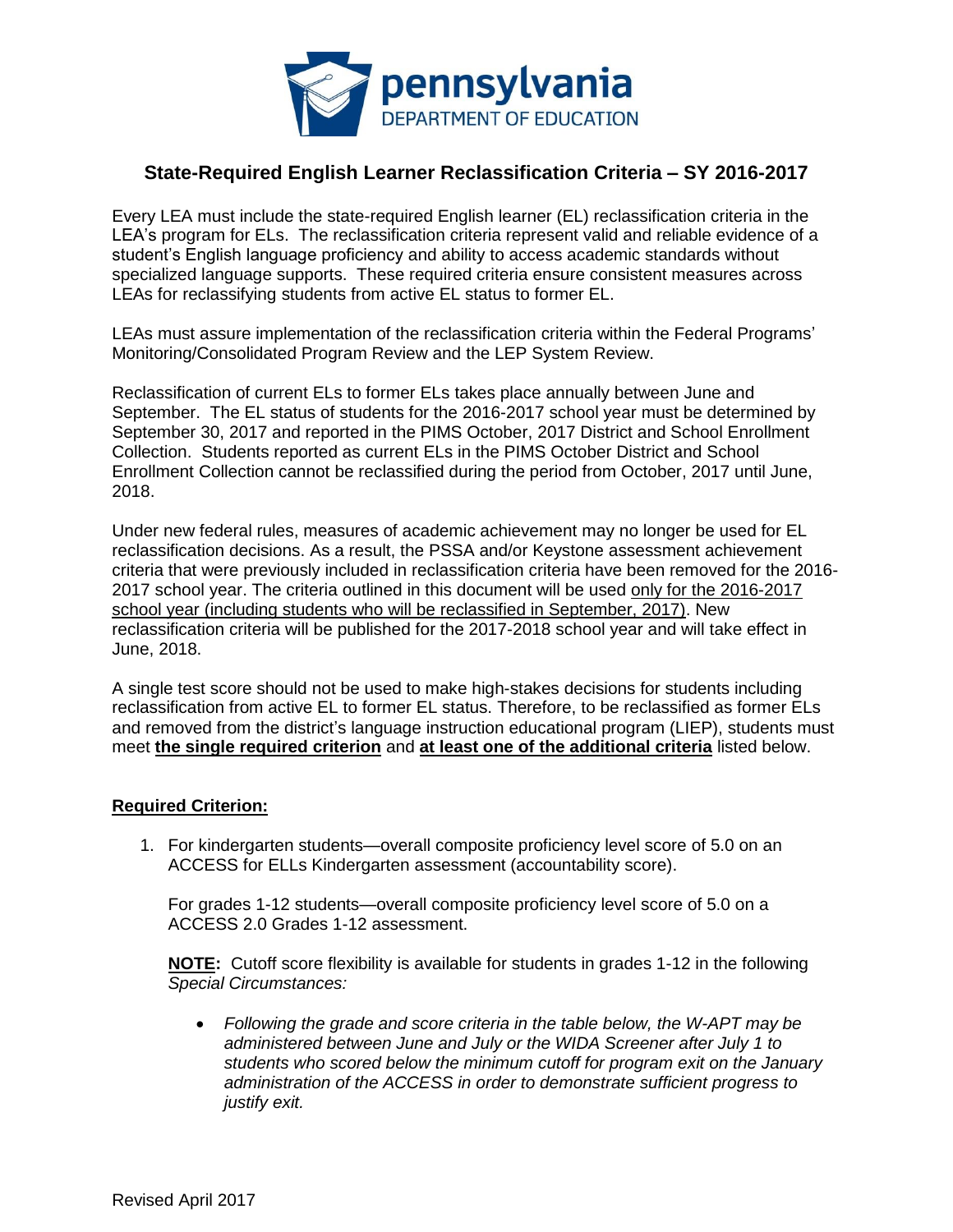#### **NOTE: The W-APT or WIDA Screener may only be administered to a student once in any school year.**

| <b>Grade Level</b> | <b>ACCESS 2.0 Score</b> | <b>Required W-APT/Screener Scores*</b>                         |
|--------------------|-------------------------|----------------------------------------------------------------|
| Κ                  |                         | Cut-off score flexibility is not allowable for Kindergarteners |
| $1 - 5$            | 4.6-4.9                 | 5.0 in each domain                                             |
| $6 - 8$            | $4.7 - 4.9$             | 5.0 in each domain                                             |
| $9 - 12$           | $4.8 - 4.9$             | 5.0 in each domain                                             |

#### **NOTE: A student must score 5.0 in each domain (listening, speaking, reading and writing). A composite proficiency score will not be used.**

### **Additional Criteria:**

 Recommendation from an ESL teacher who has taught the students during the 2016-2017 school year.\*

OR

 Recommendations from at least two core content area teachers who have taught the students during the 2016-2017 school year and who have a functional knowledge of the WIDA performance definitions and ELD Standards.\* OR

- Writing sample that demonstrates proficiency at the Expanding level and speaking at the Bridging level as measured using the WIDA writing and speaking rubrics scored by an ESL teacher
- *\* A recommendation form is provided in Appendix A. Districts are free to use this form or develop their own form, but the recommendation process must be standardized across the district and documented in some way.*

Questions may be directed to Bob Measel (romeasel@pa.gov) , Eugenia Krimmel [\(ekrimmel@pa.gov\)](mailto:ekrimmel@pa.gov),Tami Shaffer [\(tshaffer@pa.gov\)](mailto:tshaffer@pa.gov), or Anne Scoufalos [\(ascoufalos@csc.csiu.org\)](mailto:ascoufalos@csc.csiu.org).